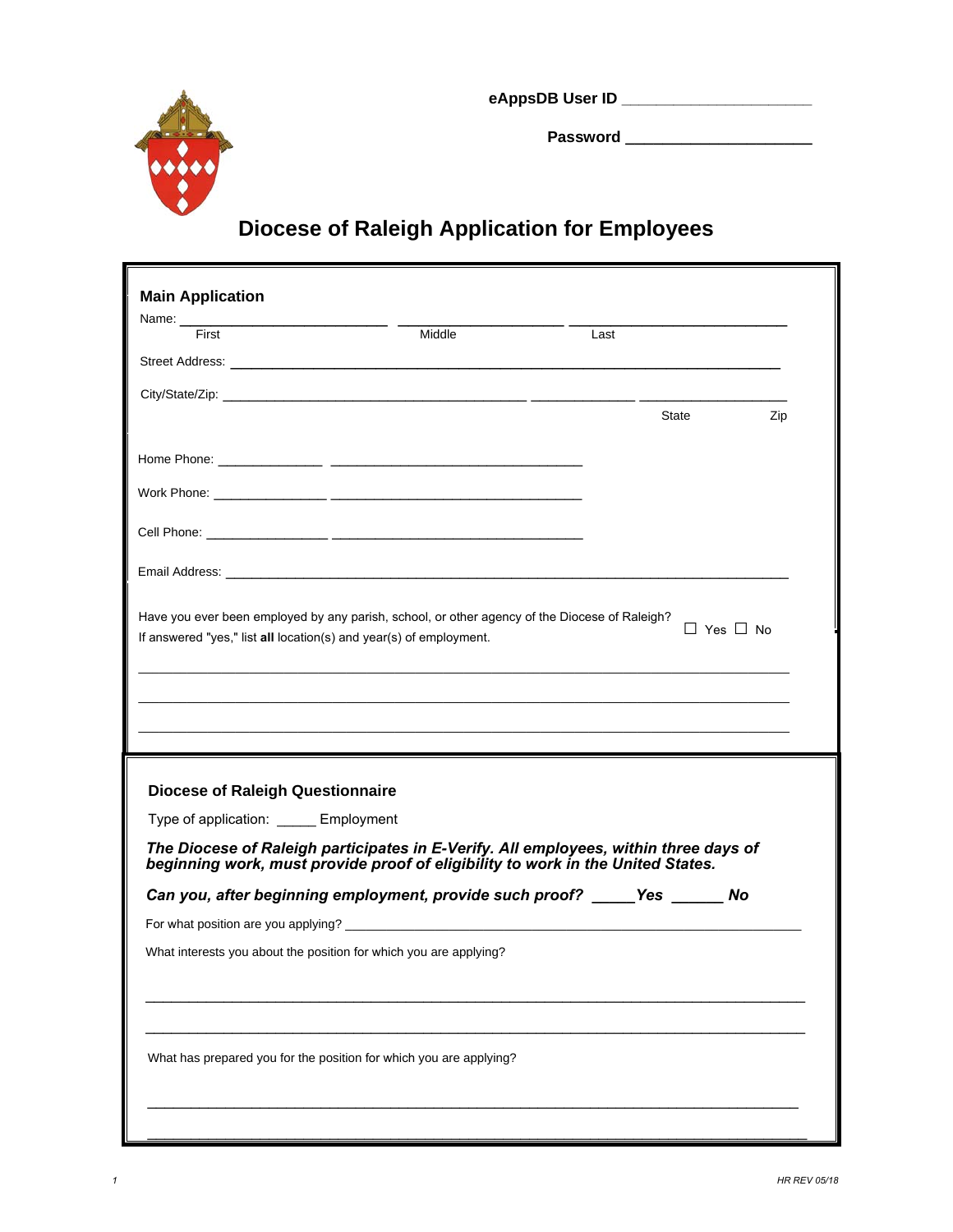| <b>Residential History</b>            |                                                                                                                               |                |         |
|---------------------------------------|-------------------------------------------------------------------------------------------------------------------------------|----------------|---------|
|                                       | Check here if you have lived in your current residence for longer than 7 years.                                               |                |         |
| check the box at top of this section. | If you have lived in your current residence for 7 or more years, please do not complete residential history. You only need to |                |         |
| <b>Dates</b>                          |                                                                                                                               |                |         |
| (mm/yyyy)                             | <b>Street Address</b>                                                                                                         | City/State/Zip | Country |
| Beg. Date                             |                                                                                                                               |                |         |
| End Date___________                   |                                                                                                                               |                |         |
| Beg. Date_____________                |                                                                                                                               |                |         |
| End Date <b>Example</b>               |                                                                                                                               |                |         |

## **Employment History**  Check here if you have no employment history. Start with current employer and indicate employment history for the last 7 years. If current employer, end date will be current. **Dates of Employment (mm/yyyy) Company name And address (City, State, Zip) Immediate Supervisor name & Phone Number Position Held/Job Description Reason for Leaving position** Beg. Date \_\_\_\_\_\_\_\_\_\_\_ End Date  $\overline{\phantom{a}}$   $\overline{\phantom{a}}$   $\overline{\phantom{a}}$   $\overline{\phantom{a}}$   $\overline{\phantom{a}}$   $\overline{\phantom{a}}$   $\overline{\phantom{a}}$   $\overline{\phantom{a}}$   $\overline{\phantom{a}}$   $\overline{\phantom{a}}$   $\overline{\phantom{a}}$   $\overline{\phantom{a}}$   $\overline{\phantom{a}}$   $\overline{\phantom{a}}$   $\overline{\phantom{a}}$   $\overline{\phantom{a}}$   $\overline{\phantom{a}}$   $\overline{\phantom{a}}$   $\overline{\$ Beg. Date  $\overline{\phantom{a}}$   $\overline{\phantom{a}}$   $\overline{\phantom{a}}$   $\overline{\phantom{a}}$   $\overline{\phantom{a}}$   $\overline{\phantom{a}}$   $\overline{\phantom{a}}$   $\overline{\phantom{a}}$   $\overline{\phantom{a}}$   $\overline{\phantom{a}}$   $\overline{\phantom{a}}$   $\overline{\phantom{a}}$   $\overline{\phantom{a}}$   $\overline{\phantom{a}}$   $\overline{\phantom{a}}$   $\overline{\phantom{a}}$   $\overline{\phantom{a}}$   $\overline{\phantom{a}}$   $\overline{\$ End Date \_\_\_\_\_\_\_\_\_\_\_ Beg. Date \_\_\_\_\_\_\_\_\_\_\_ End Date  $\overline{\phantom{a}}$   $\overline{\phantom{a}}$   $\overline{\phantom{a}}$   $\overline{\phantom{a}}$   $\overline{\phantom{a}}$   $\overline{\phantom{a}}$   $\overline{\phantom{a}}$   $\overline{\phantom{a}}$   $\overline{\phantom{a}}$   $\overline{\phantom{a}}$   $\overline{\phantom{a}}$   $\overline{\phantom{a}}$   $\overline{\phantom{a}}$   $\overline{\phantom{a}}$   $\overline{\phantom{a}}$   $\overline{\phantom{a}}$   $\overline{\phantom{a}}$   $\overline{\phantom{a}}$   $\overline{\$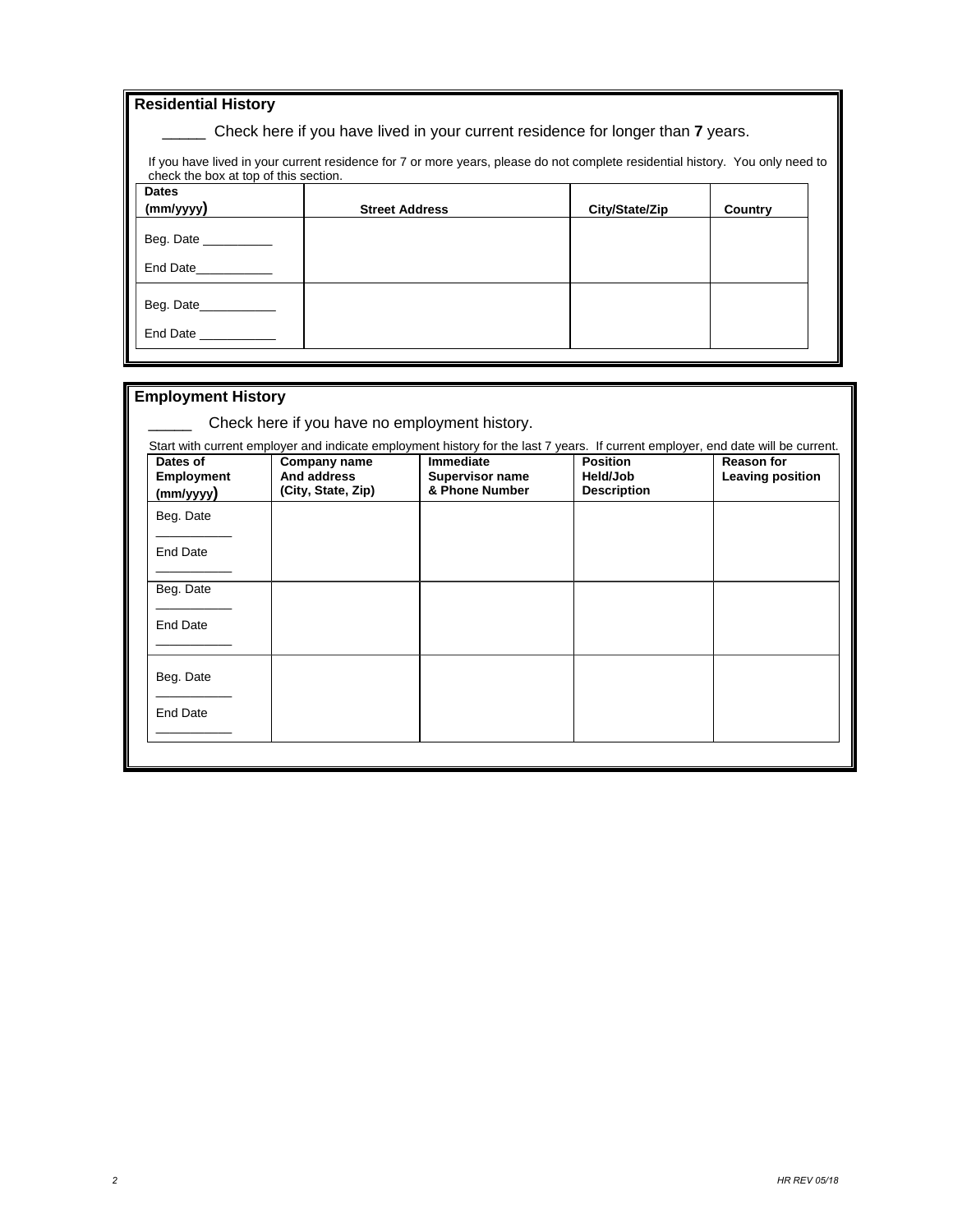| <b>Educational History</b>                       |                                                                |               |                                                                                                                         |                        |
|--------------------------------------------------|----------------------------------------------------------------|---------------|-------------------------------------------------------------------------------------------------------------------------|------------------------|
|                                                  | Check here if you have no educational history.                 |               |                                                                                                                         |                        |
|                                                  |                                                                |               | Educational history should include high school and forward. If currently enrolled in program, end date will be current. |                        |
| Dates (mm/yyyy)                                  | School name                                                    | Type of       | Name of Program or                                                                                                      | Program                |
| (Start with most                                 | And address                                                    | <b>School</b> | <b>Degree</b>                                                                                                           | Completed?             |
| recent)                                          | (City, State, Zip)                                             |               |                                                                                                                         |                        |
| Beg. Date                                        |                                                                |               |                                                                                                                         |                        |
| <b>End Date</b>                                  |                                                                |               |                                                                                                                         |                        |
|                                                  |                                                                |               |                                                                                                                         |                        |
| Beg. Date                                        |                                                                |               |                                                                                                                         |                        |
| <b>End Date</b>                                  |                                                                |               |                                                                                                                         |                        |
| Beg. Date                                        |                                                                |               |                                                                                                                         |                        |
| <b>End Date</b>                                  |                                                                |               |                                                                                                                         |                        |
|                                                  |                                                                |               |                                                                                                                         |                        |
| <b>Volunteer History</b>                         |                                                                |               |                                                                                                                         |                        |
|                                                  | Check here if you have no volunteer history.                   |               |                                                                                                                         |                        |
|                                                  | participating in a volunteer program, do not list an end date. |               | Volunteer history should include any experience applicable to the position to which you are applying. If you are still  |                        |
| Dates (mm/yyyy)<br><b>Start with most recent</b> | Organization<br>City, State, Zip                               | Contact       | <b>Contact Phone</b><br><b>Number</b>                                                                                   | <b>Position/Duties</b> |
| Beg. Date                                        |                                                                |               |                                                                                                                         |                        |
| <b>End Date</b>                                  |                                                                |               |                                                                                                                         |                        |

 $\overline{\phantom{a}}$ Beg. Date  $\overline{\phantom{a}}$  , where  $\overline{\phantom{a}}$ End Date  $\overline{\phantom{a}}$ Beg. Date  $\overline{\phantom{a}}$ End Date  $\overline{\phantom{a}}$ Beg. Date  $\overline{\phantom{a}}$ End Date \_\_\_\_\_\_\_\_\_\_\_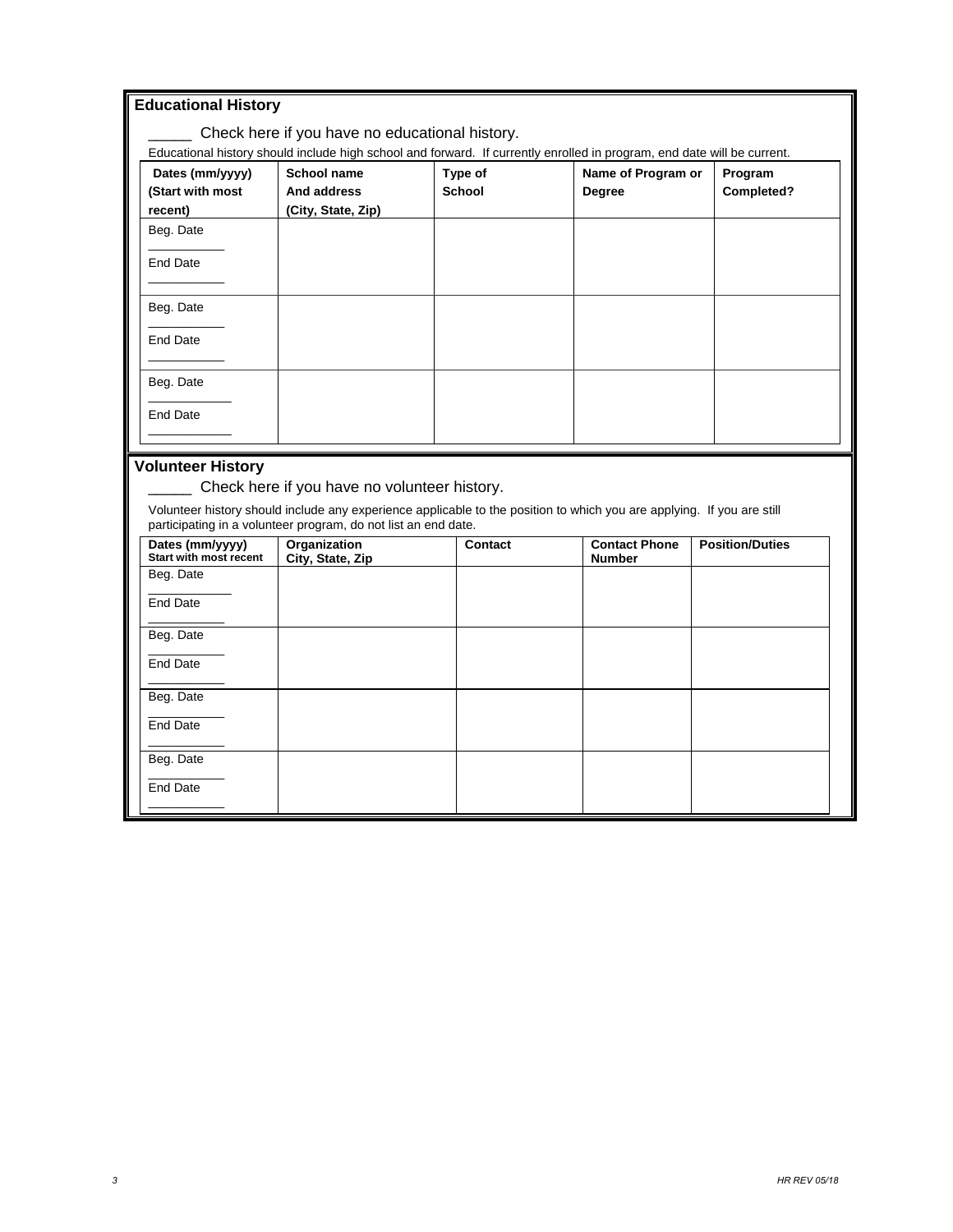| <b>References</b>                   |                                      |                         |                      |                                                 |
|-------------------------------------|--------------------------------------|-------------------------|----------------------|-------------------------------------------------|
| <b>Reference Name</b><br>First/Last | <b>Address</b><br>(City, State, Zip) | <b>Daytime</b><br>Phone | <b>Email Address</b> | Has this person<br>agreed to<br>be a reference? |
| Professional/Civic                  |                                      |                         |                      |                                                 |
| Professional/Civic                  |                                      |                         |                      |                                                 |
| Personal                            |                                      |                         |                      |                                                 |
| Personal                            |                                      |                         |                      |                                                 |
| <b>Family Member</b>                |                                      |                         |                      |                                                 |
|                                     |                                      |                         |                      |                                                 |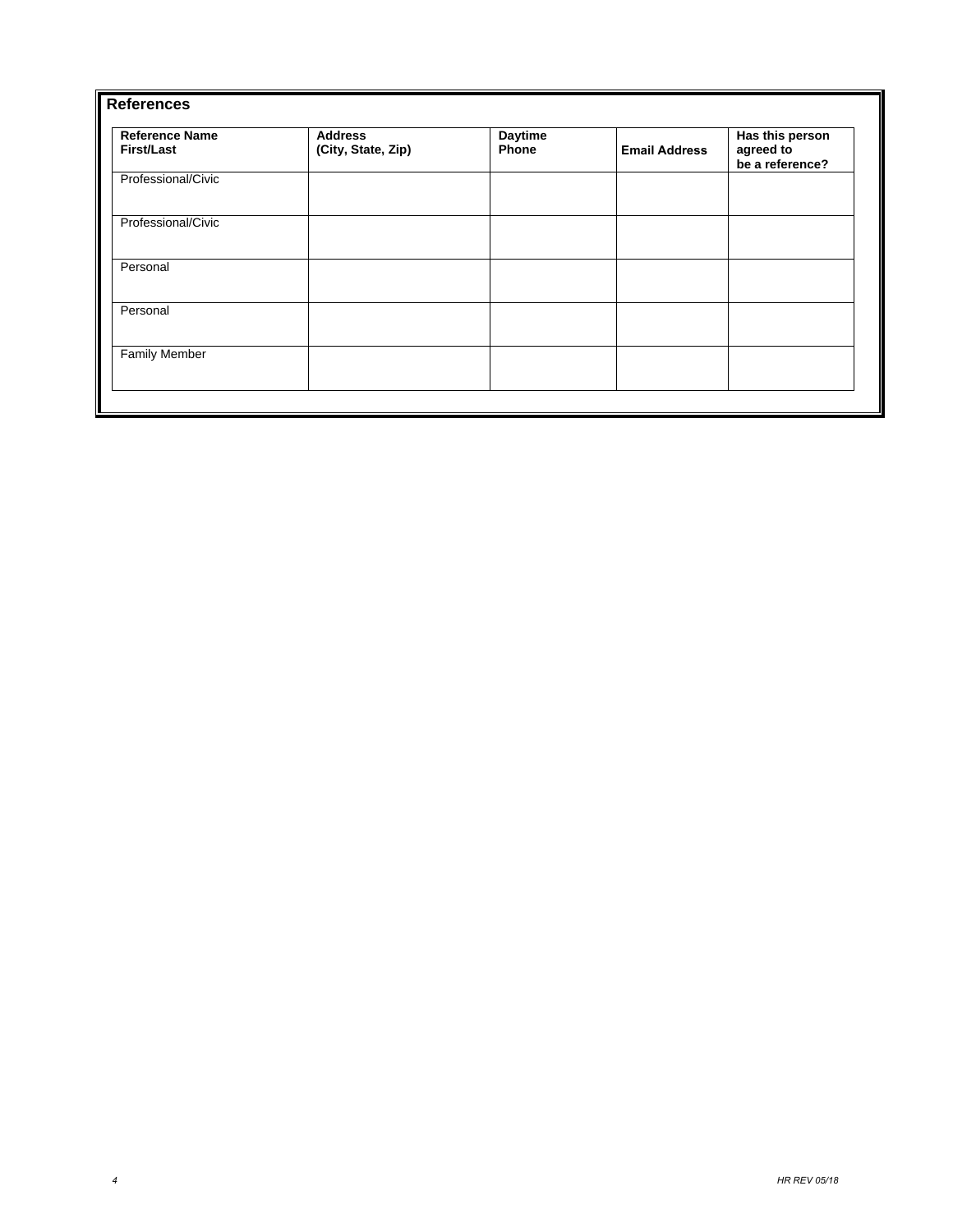| <b>Declarations</b>                                                                                                                                                                                                                                                                                                                                                                                                                                                                                                                                                                                                                                                                                                                                                                                                                                                                                                                                                                                                         |
|-----------------------------------------------------------------------------------------------------------------------------------------------------------------------------------------------------------------------------------------------------------------------------------------------------------------------------------------------------------------------------------------------------------------------------------------------------------------------------------------------------------------------------------------------------------------------------------------------------------------------------------------------------------------------------------------------------------------------------------------------------------------------------------------------------------------------------------------------------------------------------------------------------------------------------------------------------------------------------------------------------------------------------|
| The Catholic Diocese of Raleigh appreciates your willingness to share your faith, gifts and skills. Providing safe and secure programs<br>for our members is of utmost importance to us. The information gathered in this application is designed to help us provide the highest<br>quality Catholic programs for the people of our community. Please read and initial each of the statements below.                                                                                                                                                                                                                                                                                                                                                                                                                                                                                                                                                                                                                        |
| I declare that all statements contained in this application are true and that any misrepresentation or omission is cause for<br>rejection of my application or dismissal from my position.                                                                                                                                                                                                                                                                                                                                                                                                                                                                                                                                                                                                                                                                                                                                                                                                                                  |
| I agree to observe all of the <b>Catholic Diocese of Raleigh</b> guidelines and policies for the program in which I am applying,<br>especially the Code of Conduct for Church Personnel for the Diocese of Raleigh.                                                                                                                                                                                                                                                                                                                                                                                                                                                                                                                                                                                                                                                                                                                                                                                                         |
| I understand that the Catholic Diocese of Raleigh has a ZERO TOLERANCE FOR ABUSE and takes all allegations of<br>abuse seriously. I further understand that the Catholic Diocese of Raleigh cooperates fully with the authorities to<br>investigate all cases of alleged abuse. Abuse of minors or vulnerable adults is grounds for immediate dismissal and possible<br>criminal charges.                                                                                                                                                                                                                                                                                                                                                                                                                                                                                                                                                                                                                                   |
| I understand that I can withdraw from the application process at any time.                                                                                                                                                                                                                                                                                                                                                                                                                                                                                                                                                                                                                                                                                                                                                                                                                                                                                                                                                  |
| I understand and agree that false statements and/or omissions regarding past conduct and/or present situations may be<br>grounds for denial of the application to provide employment and/or volunteer services.                                                                                                                                                                                                                                                                                                                                                                                                                                                                                                                                                                                                                                                                                                                                                                                                             |
| I hereby authorize the <b>Catholic Diocese of Raleigh</b> to conduct a personal and professional background check for the<br>purposes of my application at the Catholic Diocese of Raleigh. The Catholic Diocese of Raleigh may contact any<br>references, past and current employers, church, youth organizations, agencies where volunteer service has been completed,<br>and any individual or organization which might be relevant to my desired position. I hereby release all of the above stated<br>persons from any and all liability for damages that might occur during the Catholic Diocese of Raleigh's contact with the<br>individuals for purposes of employment or volunteer services. I understand and agree that information may be obtained<br>from sources that I provided above and that this information will be held confidentially by the Catholic Diocese of Raleigh.<br>I have also read and understood the above stated information within this release and am signing below of my own free will. |
| I hereby acknowledge that I have been notified in a separate writing that the Catholic Diocese of Raleigh may request a<br>Consumer Report about me. I understand that the Consumer Report may contain information bearing on my credit<br>worthiness, credit standing, credit capacity, character, general reputation, personal characteristics, or mode of living. I<br>understand that the Consumer Report may contain public record information such as consumer credit reports, criminal<br>records, judgments, liens, driving records, educational history, prior employment history, or other public record information.<br>I further understand that information may be requested from various Federal, State, local and other agencies that reflects my<br>past activities.                                                                                                                                                                                                                                        |
| By my signature below, I authorize the <b>Catholic Diocese of Raleigh</b> to request and obtain a Consumer Report containing,<br>without limitation, the above-described information in connection with my application. I also authorize, without reservation,<br>any person, agency, or other entity contacted by or on behalf of the Catholic Diocese of Raleigh to furnish the above<br>described or similar information. Also by my signature below, I waive any and all causes of action that I may have against<br>the Catholic Diocese of Raleigh caused by the gathering or supplying of the above described or similar information.                                                                                                                                                                                                                                                                                                                                                                                |
| I understand that a criminal background check will be conducted prior to and may be conducted during my service. I<br>authorize investigations of all statements contained in the application.                                                                                                                                                                                                                                                                                                                                                                                                                                                                                                                                                                                                                                                                                                                                                                                                                              |
| My signature indicates that I have read and understand the above. Do not sign until you have read and initialed the<br>above statements.                                                                                                                                                                                                                                                                                                                                                                                                                                                                                                                                                                                                                                                                                                                                                                                                                                                                                    |
| Date: / /<br><b>Applicant Signature</b>                                                                                                                                                                                                                                                                                                                                                                                                                                                                                                                                                                                                                                                                                                                                                                                                                                                                                                                                                                                     |